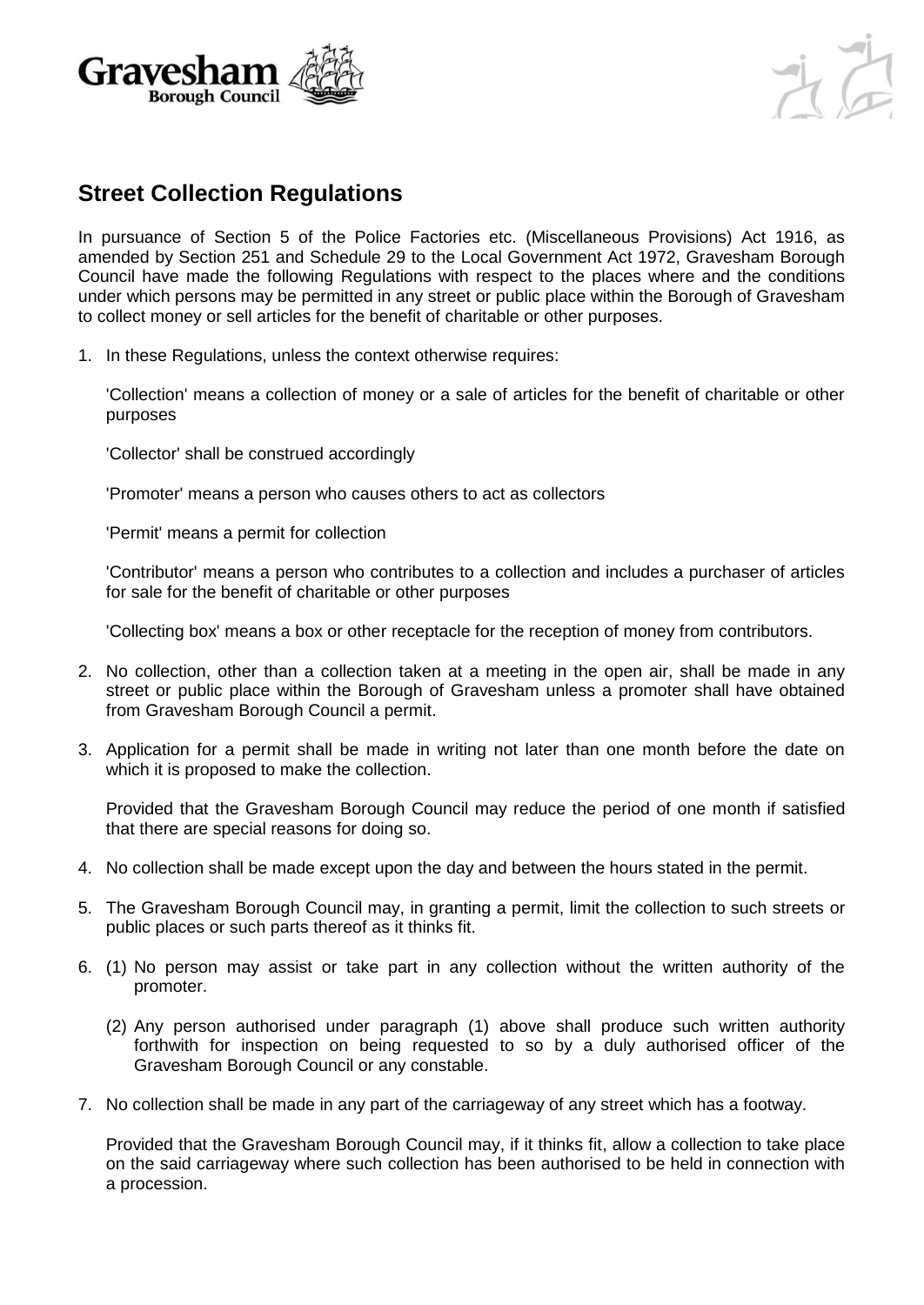- 8. No collection shall be made in a manner likely to inconvenience or annoy any person.
- 9. No collector shall importune any person to the annoyance of such person.
- 10. While collecting
	- (a) a collector shall remain stationary
	- (b) a collector or two collectors together shall not be nearer to another collector than 25 metres

Provided that the Gravesham Borough Council may, if it thinks fit, waive the requirements of this Regulation in respect of a collection which has been authorised to be held in connection with a procession.

- 11. No promoter, collector or person who is otherwise connected with a collection shall permit a person under the age of sixteen years to act as a collector.
- 12. (1) Every collector shall carry a collecting box.
	- (2) All collecting boxes shall be numbered consecutively and shall be securely closed and sealed in such a way as to prevent them being opened without the seal being broken.
	- (3) All money received from a collector from contributors shall immediately be placed in a collecting box.
	- (4) Every collector shall deliver, unopened, all collecting boxes in his possession to a promoter.
- 13. A collector shall not carry or use any collecting box, receptacle or tray which does not bear displayed prominently thereon the name of the charity or fund which is to benefit nor any collecting box which is not duly numbered.
- 14. (1) Subject to paragraph (2) below a collecting box shall be opened in the presence of a promoter and another responsible person.
	- (2) Where a collecting box is delivered, unopened, to a bank, it may be opened by an official of the bank.
	- (3) As soon as a collecting box has been opened, the person opening it shall count the contents and shall enter the amount with the number of the collecting box on a list which shall be certified by that person.
- 15. (1) No payment shall be made to any collector
	- (2) No payment shall be made out of the proceeds of a collection, either directly or indirectly, to any other person connected with the promotion or conduct of such collection for, or in respect of services connected, except such payments as may have been approved by the Gravesham Borough Council.
- 16. (1) Within one month after the date of any collection the person to whom a permit has been granted shall forward to Gravesham Borough Council the following:
	- (a) a statement in the form set out in the Schedule to these Regulations, showing the amount received and the expenses and payments incurred in connection with such a